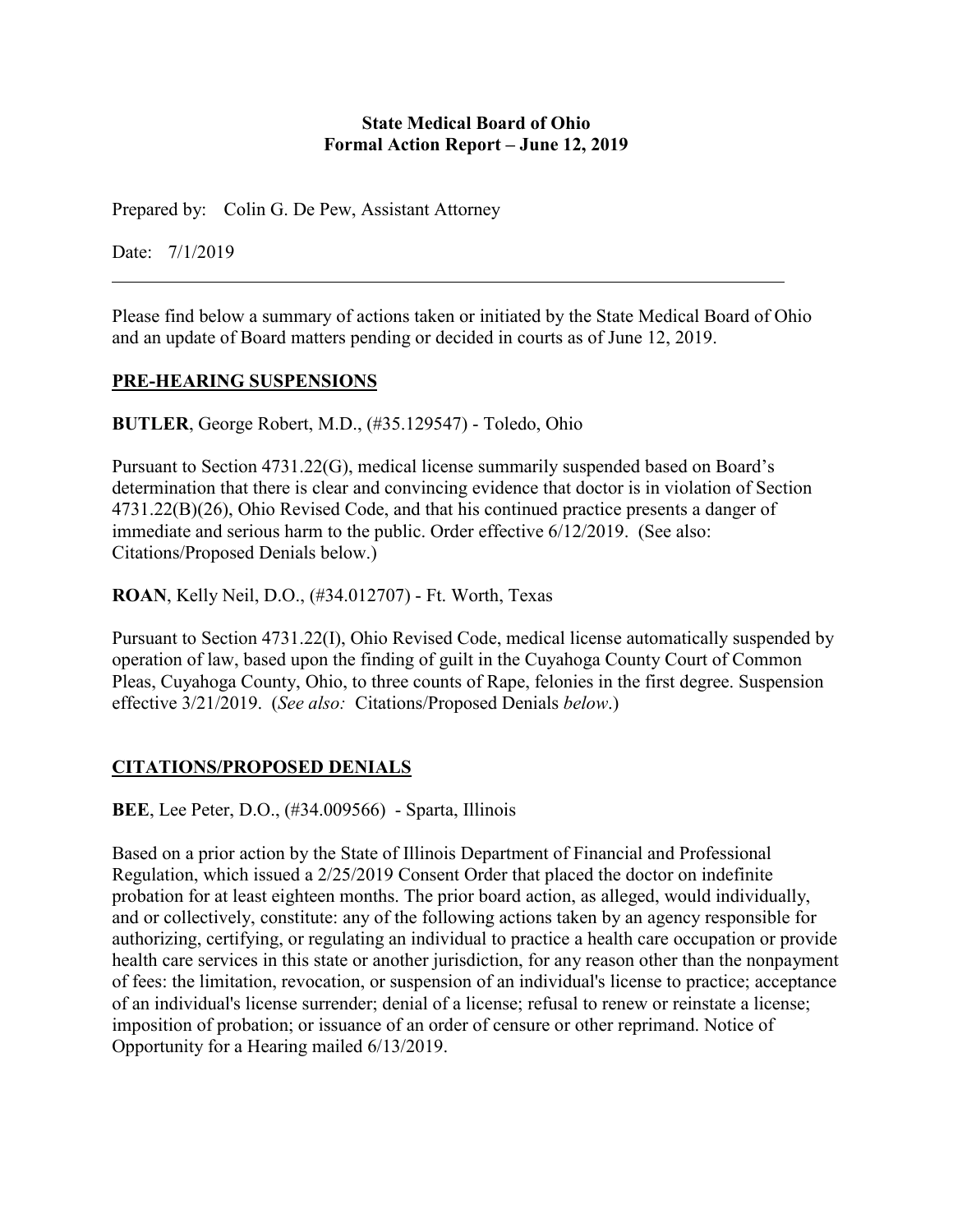### **BRAUER**, Robert James, D.O., (#34.007242) - Chagrin Falls, Ohio

Based on the doctor's conviction in the Cuyahoga County Court of Common Pleas, Cuyahoga County, Ohio, to two counts of Prohibitions, Restriction on Obtaining Further Information, thirddegree misdemeanors, to which the doctor was sentenced to sixty days of jail per count, suspended, five years of probation, 100 hours of community service, and a five hundred dollar (\$500.00) fine, all of which arose due to the doctor's improper access of OARRS on person whom was not a patient. The doctor's acts and conviction, as alleged, would individually, and or collectively, constitute: a plea of guilty to, a judicial finding of guilt of, or a judicial finding of eligibility for intervention in lieu of conviction for, a misdemeanor committed in the course of practice; and the commission of an act that constitutes a felony in this state, regardless of the jurisdiction in which the act was committed. Notice of Opportunity for a Hearing mailed 6/13/2019.

## **BUTLER**, George Robert, M.D., (#35.129547) - Toledo, Ohio

Doctor notified of right to request a hearing on the question of whether his failure to submit to a 72-hour inpatient examination as ordered by the Board was due to circumstances beyond his control. Based on the legal presumption that doctor's failure to submit to a 72-hour inpatient examination as ordered by the Board constitutes an admission that he is impaired in his ability to practice according to acceptable and prevailing standards of care because of habitual or excessive use or abuse of drugs, alcohol, or other substances that impair ability to practice. Notice of Opportunity for Hearing on Failure to Submit to An Examination and Notice of Summary Suspension Based upon Presumption of an Admission of Impairment mailed 6/13/2019.

### **BUTLER**, George Robert, M.D., (#35.129547) - Toledo, Ohio

Based on allegations that when the doctor failed to respond to the Board's First Set of Interrogatories sent on 1/4/2019, and 2/7/2019, his acts, conduct, and/or omissions as alleged, constitute a failure to cooperate in an investigation conducted by the board under division (F) of this section, including failure to comply with a subpoena or order issued by the board or failure to answer truthfully a question presented by the board in an investigative interview, an investigative office conference, at a deposition, or in written interrogatories, except that failure to cooperate with an investigation shall not constitute grounds for discipline under this section if a court of competent jurisdiction has issued an order that either quashes a subpoena or permits the individual to withhold the testimony or evidence in issue. Notice of Opportunity for a Hearing mailed 6/13/2019.

### **DISANTO**, Vinson Michael, D.O., (#34.009616) - McKinney, Texas

Based on the prior action by the Board of Medical Licensure of the Commonwealth of Kentucky, which issued a 3/19/2019 Emergency Order of Restriction, that restricted the doctor's license by prohibiting the prescribing, dispensing or professionally utilizing controlled substances. The prior board action, as alleged, would individually, and or collectively, constitute: any of the following actions taken by an agency responsible for authorizing, certifying, or regulating an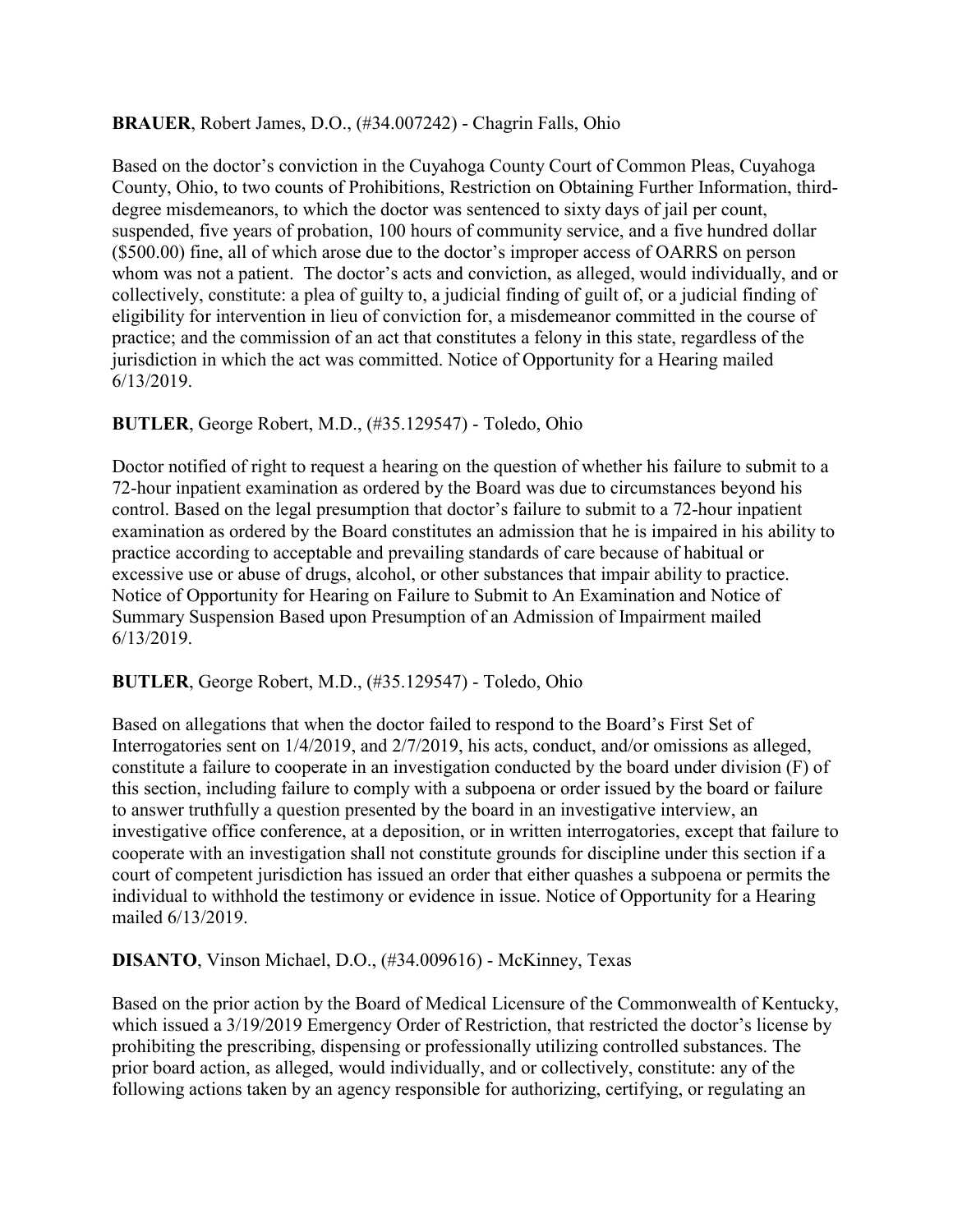individual to practice a health care occupation or provide health care services in this state or another jurisdiction, for any reason other than the nonpayment of fees: the limitation, revocation, or suspension of an individual's license to practice; acceptance of an individual's license surrender; denial of a license; refusal to renew or reinstate a license; imposition of probation; or issuance of an order of censure or other reprimand. Notice of Opportunity for a Hearing mailed 6/13/2019.

#### **KELEMEN**, John Joseph, M.D., (#35.131526) - Pewaukee, Wisconsin

Based on the prior action by the Wisconsin medical Examining Board, which issued a 12/19/2018 Board Order, that reprimanded the doctor's license. The prior board action, as alleged, would individually, and or collectively, constitute: any of the following actions taken by an agency responsible for authorizing, certifying, or regulating an individual to practice a health care occupation or provide health care services in this state or another jurisdiction, for any reason other than the nonpayment of fees: the limitation, revocation, or suspension of an individual's license to practice; acceptance of an individual's license surrender; denial of a license; refusal to renew or reinstate a license; imposition of probation; or issuance of an order of censure or other reprimand. Notice of Opportunity for a Hearing mailed 6/13/2019.

### **ORDONEZ**, Miguel Antonio, P.A., (#50.003928) - Cockesyville, Maryland

Based on the prior action by the Kentucky Board of Medical Licensure, which issued a 6/4/2018 Order, that restricted the physician assistant license, and required the physician assistant to pass the ProBE Program. The prior board action, as alleged, would individually, and or collectively, constitute: any of the following actions taken by the state agency responsible for regulating the practice of physician assistants in another state, for any reason other than the nonpayment of fees: the limitation, revocation, or suspension of an individual's license to practice; acceptance of an individual's license surrender; denial of a license; refusal to renew or reinstate a license; imposition of probation; or issuance of an order of censure or other reprimand. Notice of Opportunity for a Hearing mailed 6/13/2019.

**PAULUS**, Richard E., M.D., (#35.067513) - Ashland, Kentucky

Based on the doctor's pending 1/14/2015 Notice of opportunity for Hearing; and on the doctor's conviction in the United State's District Court, Eastern District of Kentucky, Northern District, to one count of Health Care Fraud, and ten counts of False Statement Relating to Health Care Matters, to which the doctor was sentenced to sixty months in prison, three years of probation, and restitution in the amount of one-million, one hundred fifty-six thousand, one hundred twenty dollars and 23 cents (\$1,156,120.23). The doctor's acts and conviction, as alleged, would individually, and or collectively, constitute a plea of guilty to, a judicial finding of guilt of, or a judicial finding of eligibility for intervention in lieu of conviction for, a felony. Notice of Opportunity for a Hearing mailed 6/13/2019.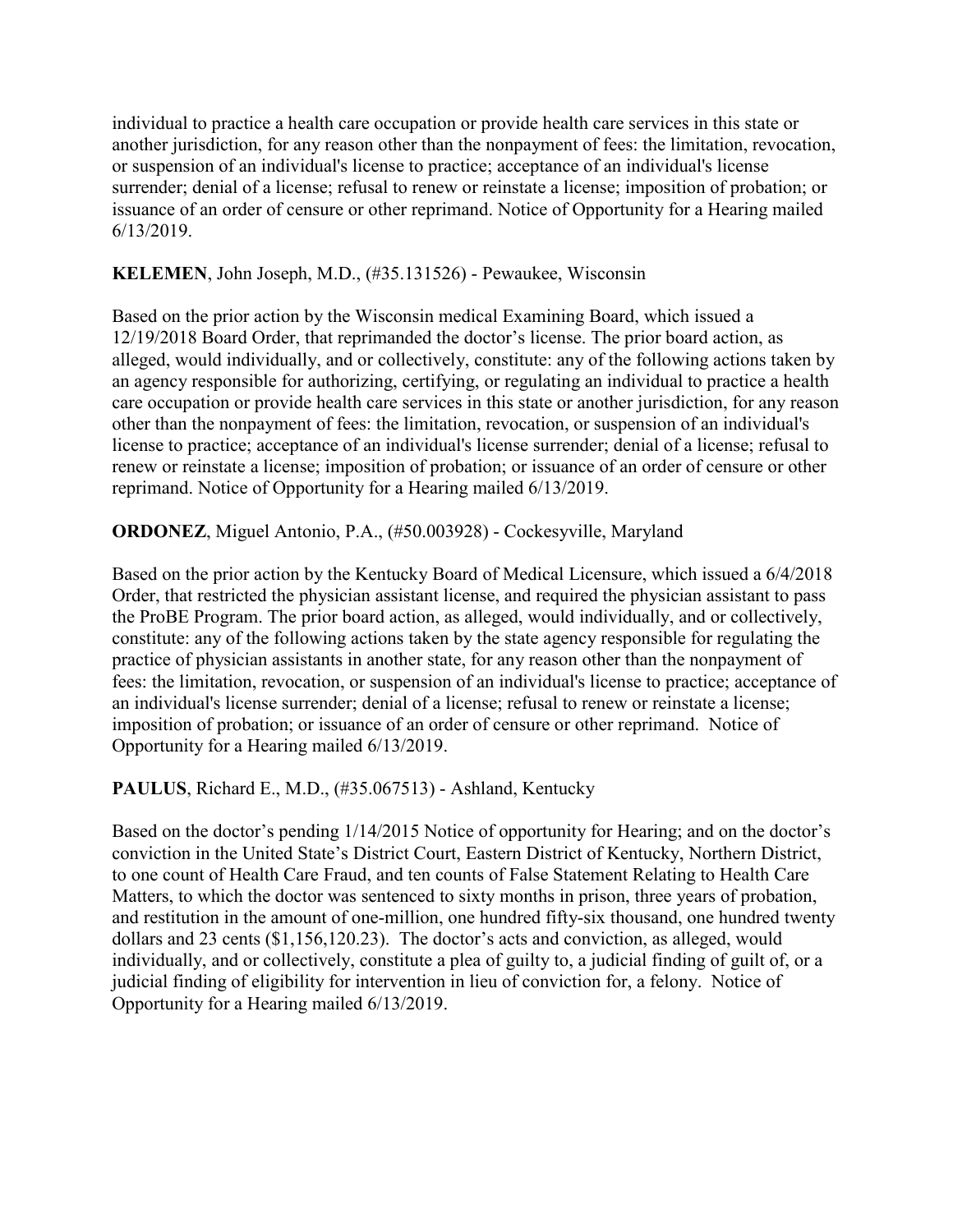#### **RINGEL**, David Neil, D.O., (#34.004802) - Fort Wayne, Indiana

Based on the prior action by the Kentucky Board of Medical Licensure, which issued a 4/3/2019 Agreed Order, that granted the doctor a license, and immediately restricted/limited said license for an indefinite period of time by prohibiting the doctor from prescribing, dispensing, or otherwise professionally utilizing controlled substances. The prior board action, as alleged, would individually, and or collectively, constitute: any of the following actions taken by an agency responsible for authorizing, certifying, or regulating an individual to practice a health care occupation or provide health care services in this state or another jurisdiction, for any reason other than the nonpayment of fees: the limitation, revocation, or suspension of an individual's license to practice; acceptance of an individual's license surrender; denial of a license; refusal to renew or reinstate a license; imposition of probation; or issuance of an order of censure or other reprimand. Notice of Opportunity for a Hearing mailed 6/13/2019.

**ROAN**, Kelly Neil, D.O., (#34.012707) - Ft. Worth, Texas

Based on the doctor's finding of guilt in the Cuyahoga County Court of Common Pleas, Cuyahoga County, Ohio, to three counts of Rape, felonies in the first degree; which would individually and/or collectively, constitute a plea of guilty to, a judicial finding of guilt of, or a judicial finding of eligibility for intervention in lieu of conviction for, a felony. Notice of Automatic Suspension and Opportunity for a Hearing mailed 6/13/2019.

**SPIRTOS**, Gary Nicholas, M.D., (#35.057972) - Scottsdale, Arizona

Based on the prior action of the Arizona Medical board, which issued a 11/6/2017 Consent Agreement, that prohibited the doctor from practicing in Arizona; and on the prior action of the Medical Board of California, which issued a 7/27/2018 Order, that revoked the doctor's license. The prior board actions, as alleged, would individually, and or collectively, constitute: any of the following actions taken by an agency responsible for authorizing, certifying, or regulating an individual to practice a health care occupation or provide health care services in this state or another jurisdiction, for any reason other than the nonpayment of fees: the limitation, revocation, or suspension of an individual's license to practice; acceptance of an individual's license surrender; denial of a license; refusal to renew or reinstate a license; imposition of probation; or issuance of an order of censure or other reprimand. Notice of Opportunity for a Hearing mailed 6/13/2019.

### **NON-DISCIPLINARY CITATIONS**

### **CRAMBLETT**, Desiraa Anna-Marie, R.C.P, (# RCP.13425) – Scio, Ohio (Non-Disciplinary)

Based on the respiratory care professional's submission of an application for restoration of license to practice respiratory care, and on allegations that the applicant has not been engaged in the active practice of respiratory care for more than two years. Notice of an Opportunity for a Hearing 6/14/19.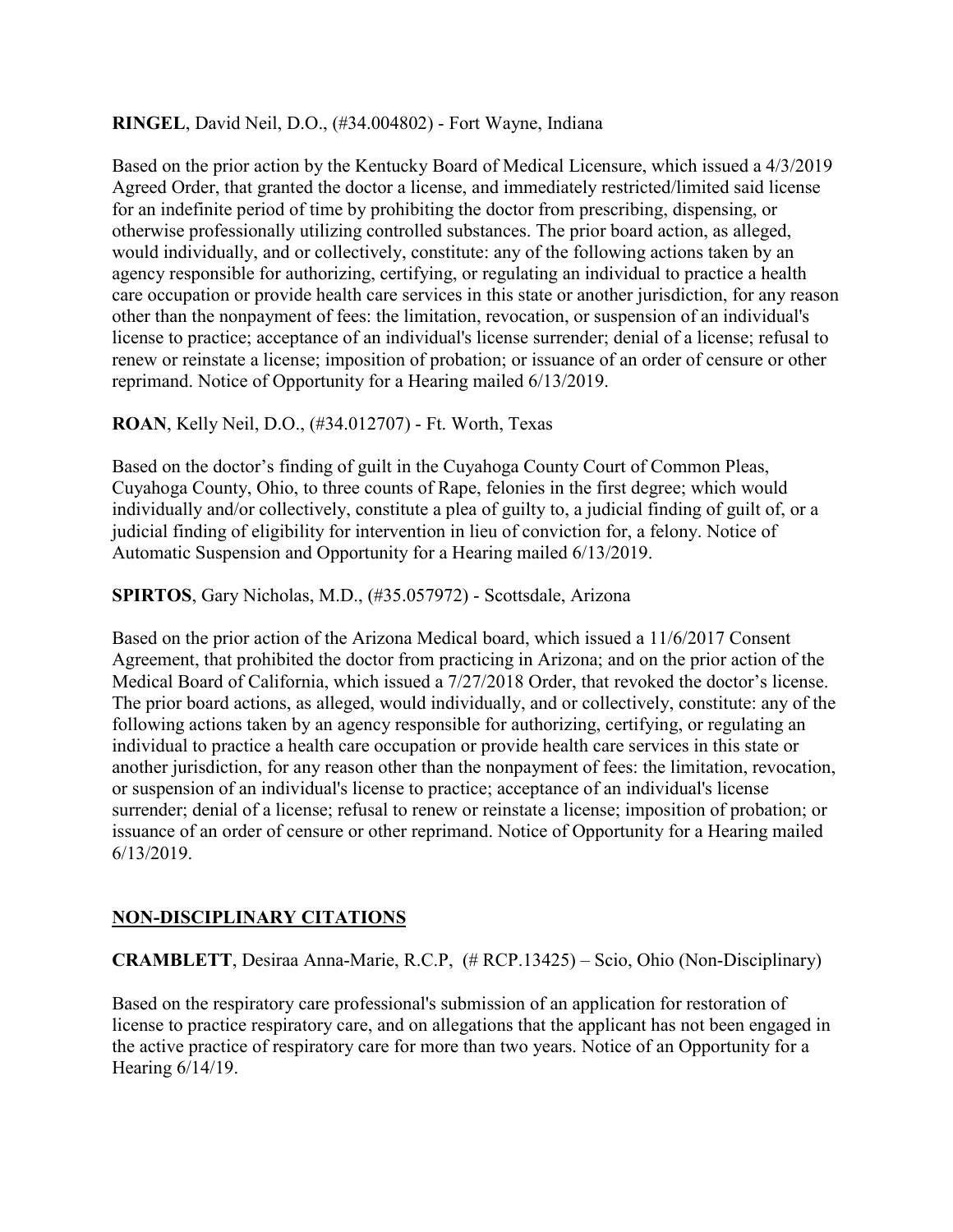### **THORNBURG**, Rebecca A., R.C.P., (# RCP.6019) – Portland, Indiana

Based on the respiratory care professional's submission of an application for restoration of license to practice respiratory care, and on allegations that the applicant has not been engaged in the active practice of respiratory care for more than two years. Notice of an Opportunity for a Hearing 6/14/19.

# **FINAL ORDERS**

**ALLEN**, Dawn Janelle, R.C.P., (#RCP.11578) - Trenton, Ohio (Non-Disciplinary)

Application for restoration of license to practice respiratory therapy, approved, provided that the therapist takes and passes the Therapist Multiple-Choice Examination (TMC), within six months of the date of mailing of the Notice for Opportunity for a Hearing. Based on the respiratory care professional's submission of an application for restoration of her license to practice respiratory care; and on the finding that the respiratory care professional has not been engaged in the active practice of respiratory care for more than two years. Order effective 6/13/2019. (Journal Entry-No Hearing Requested).

**BRENNAN**, Nichole Ann, M.T., Applicant - Fairborn, Ohio (Non-Disciplinary)

Application for a license to practice massage therapy approved, provided that the massage therapist takes and passes the Massage and Bodywork Licensing Examination (MBLEx), within six months of the date of mailing of the Notice for Opportunity for a Hearing. Based on the massage therapist's submission of an application for restoration to practice massage therapy; and on the finding that the massage therapist has not been engaged in the active practice of massage therapy for more than two years. Order effective 6/13/2019. (Journal Entry-No Hearing Requested).

**FIORENTINI**, Robert Alan, R.C.P., (#RCP.1593) - Brooklyn, Ohio (Non-Disciplinary)

Application for restoration of license to practice respiratory therapy, approved, provided that the therapist takes and passes the Therapist Multiple-Choice Examination (TMC), within six months of the date of mailing of the Notice for Opportunity for a Hearing. Based on the respiratory care professional's submission of an application for restoration of his license to practice respiratory care; and on the finding that the respiratory care professional has not been engaged in the active practice of respiratory care for more than two years. Order effective 6/13/2019. (Journal Entry-No Hearing Requested).

**FISHEL**, Hazel Thornton, M.D., (#35.123031) - Nebo, North Carolina

License to practice medicine and surgery revoked, and subject to a six thousand dollar (\$6,000.00) fine. Based on a prior action by the North Carolina Medical Board, which issued a 12/11/2018 Consent Order, that suspended the doctor's license, which individually or collectively constitutes any of the following actions taken by an agency responsible for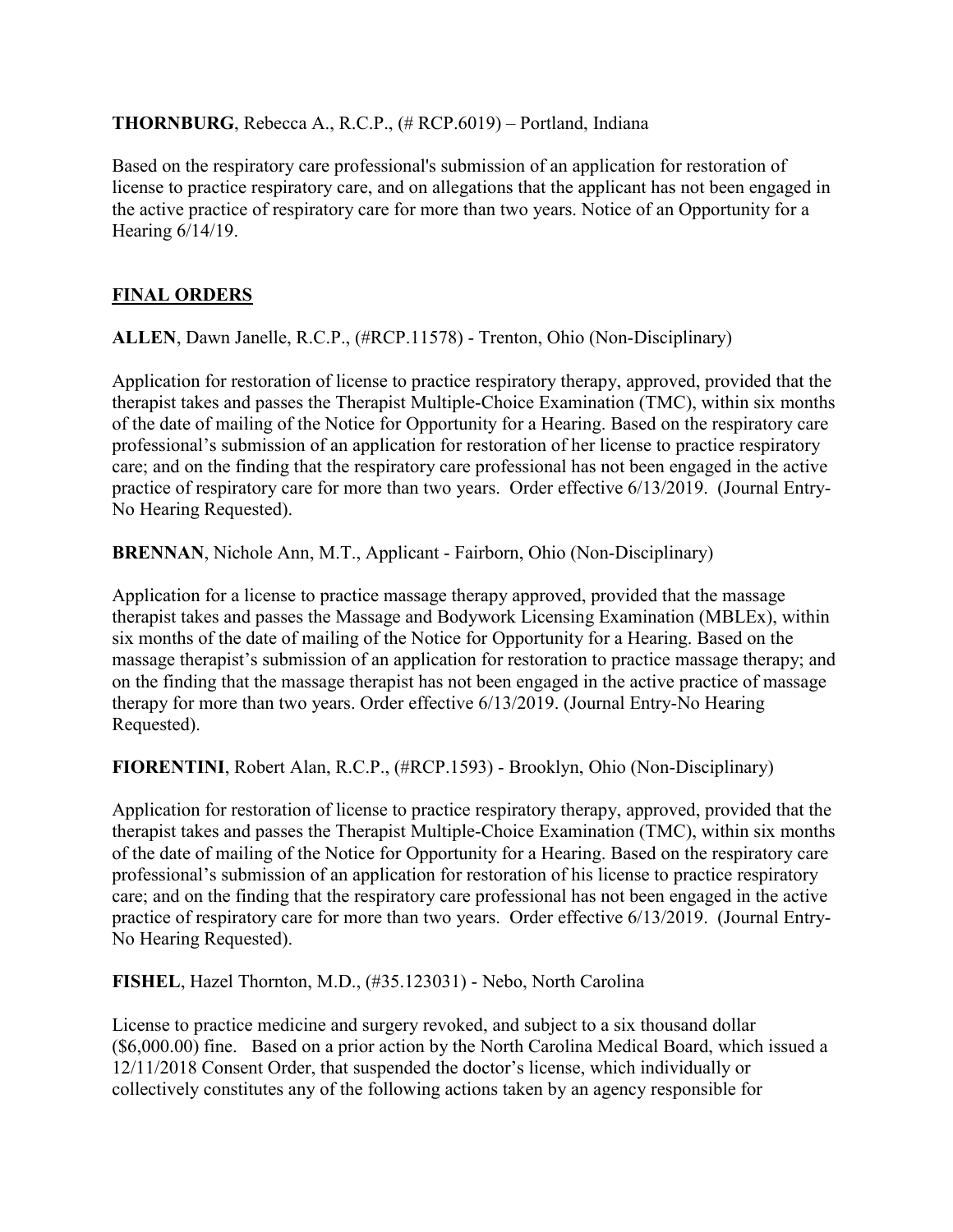authorizing, certifying, or regulating an individual to practice a health care occupation or provide health care services in this state or another jurisdiction, for any reason other than the nonpayment of fees: the limitation, revocation, or suspension of an individual's license to practice; acceptance of an individual's license surrender; denial of a license; refusal to renew or reinstate a license; imposition of probation; or issuance of an order of censure or other reprimand. Order effective 6/13/2019. (Journal Entry-No Hearing Requested).

**FLYNN**, Freeda J., M.D., (#35.066409) - St. Clairsville, Ohio

The probationary terms, conditions, and limitations imposed upon the doctor pursuant to her May 2015 Board Order are extended until at least December 2019. Based on the finding that the doctor violated the terms and conditions of the May 27, 2015 Board Order, which individually or collectively constitute a violation of the conditions of limitation placed by the board upon a certificate to practice. Order effective 6/28/2019.

**LONG**, Gregory Lee, M.D., Applicant - Columbus, Ohio (Non-Disciplinary)

Application for license to practice medicine and surgery approved, provided that the doctor takes and passes the Special Purpose Examination (SPEx), within six months of the date of mailing of the Notice for Opportunity for a Hearing. Based on the doctor's submission of an application to practice medicine and surgery; and on the finding that the doctor has not been engaged in the active practice of medicine for more than two years. Order effective 6/13/2019. (Journal Entry-No Hearing Requested).

**OSBERG**, Kaitlynn Comer, M.T., Applicant - Tipp City, Ohio (Non-Disciplinary)

Application to practice massage therapy denied. Based on the massage therapist's submission of an application for a license to practice massage therapy; and on the finding that the therapist does not hold a diploma or certificate from a school, college or institution that meets the Board's required course of instruction, or held a current license, registration or certificate of good standing for massage therapy issued in another state for at least the preceding five years. Order effective 6/13/2019. (Journal Entry-No Hearing Requested).

**PICARDI**, Edward Joseph Silvio, M.D., (#35.050753) - Sturgis, South Dakota

License to practice medicine and surgery granted, and no further action taken on license to practice medicine and surgery. Based on the doctor's submission of an application for restoration of his license to practice medicine and surgery; and based on the doctor's 5/8/2013 conviction in the United State District Court, District of South Dakota, Western Division, to five felony counts of Income Tax Evasion, five felony counts of Making and Subscribing a False Return, and three felony counts of Records and Reports on Foreign Financial or Agency Transactions; and based on a prior action by the South Dakota Board of Medical and Osteopathic Examiners that revoked the doctor's license based on the 2013 felony convictions in United State District Court, District of South Dakota, Western Division, which individually or collectively constitute: a plea of guilty to, a judicial finding of guilt of, or a judicial finding of eligibility for intervention in lieu of conviction for, a felony; and an action taken by an agency responsible for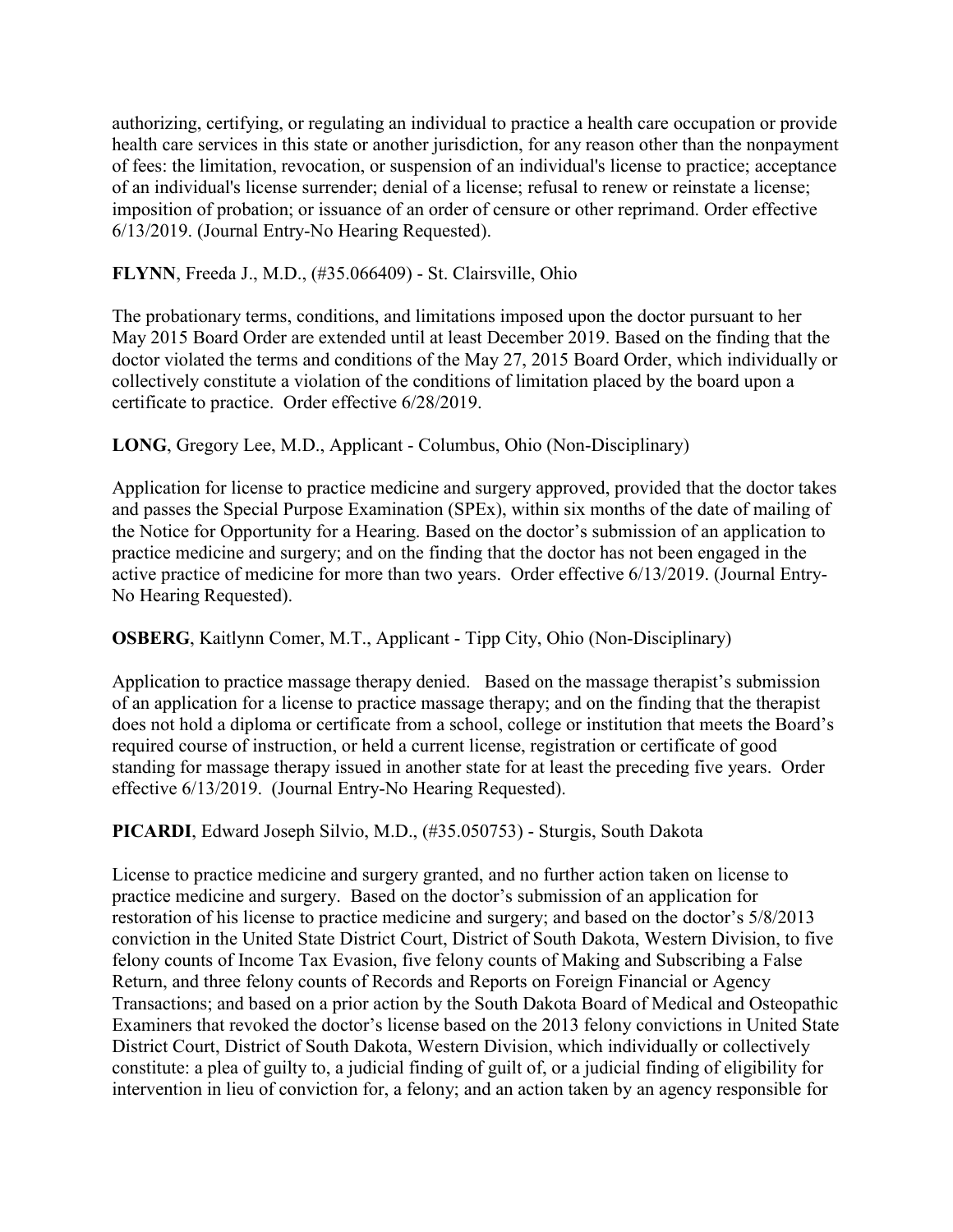authorizing, certifying, or regulating an individual to practice a health care occupation or provide health care services in this state or another jurisdiction, for any reason other than the nonpayment of fees, including a revocation or suspension of an individual's license to practice. Order effective 6/28/2019.

### **UHRMAN-SAMIEC**, Julie Marie, M.T., (#33.011701) - Toledo, Ohio (Non-Disciplinary)

Application for restoration of license to practice massage therapy approved, provided that the massage therapist takes and passes the Massage and Bodywork Licensing Examination (MBLEx), within six months of the date of mailing of the Notice for Opportunity for a Hearing. Based on the massage therapist's submission of an application for restoration to practice massage therapy; and on the finding that the massage therapist has not been engaged in the active practice of massage therapy for more than two years. Order effective 6/13/2019. (Journal Entry-No Hearing Requested).

## **WELDEN**, Scott Robert, M.D. Applicant - Cincinnati, Ohio

License to practice medicine and surgery granted, and immediately suspended for an indefinite period of time, but not less than eighteen months, and subject to interim monitoring, and conditions for reinstatement or restoration, and probationary terms, conditions, and limitations for at least five years. Based on the doctor's submission of an application to practice medicine and surgery; wherein the doctor disclosed his history of drug abuse and subsequent relapses, participation in inpatient treatment programs, a diagnosis of Opiate Abuse Dependency and Amphetamine Abuse/Dependency; also based on a 2/10/2011 Board Order, that revoked doctor's license, a 7/11/2007 Step I Consent Agreement, and a 8/14/2008 Superseding Step I Consent Agreement; also based on the doctor's prior felony convictions, which individually or collectively constitute: an impairment of the doctor's ability to practice according to acceptable and prevailing standards of care because of habitual or excessive use or abuse of drugs, alcohol, or other substances that impair ability to practice; a violation of the conditions of limitation placed by the board upon a license or certificate to practice; a plea of guilty to, a judicial finding of guilt of, or a judicial finding of eligibility for intervention in lieu of conviction for, a felony; and the failure to furnish satisfactory proof of good moral character. Order effective 6/28/2019.

# **CONSENT AGREEMENTS**

### **BUCZEK**, Marek Antoni, M.D., (#35.082163) - Independence, Ohio

In lieu of formal proceedings based upon the violation of Section 4731.22(B)(5), Ohio Revised Code, doctor's license to practice medicine and surgery reprimanded, and subject to a one thousand dollar (\$1,000.00) fine and probationary terms. Violation based upon the doctor's admission that he has privileges at University Hospitals St. John Medical Center [UHSJMC] in Westlake, Ohio, and he is an employee of a University Hospitals medical group; that in or around late 2015 and early 2016 at least two patients and/or their family members complained to UHSJMC that he failed to perform an examination or consult as he had represented in the patient chart; that he does not have an independent recollection of the aforementioned two patients and/or the patient encounters given the large number of consults and/or examinations that he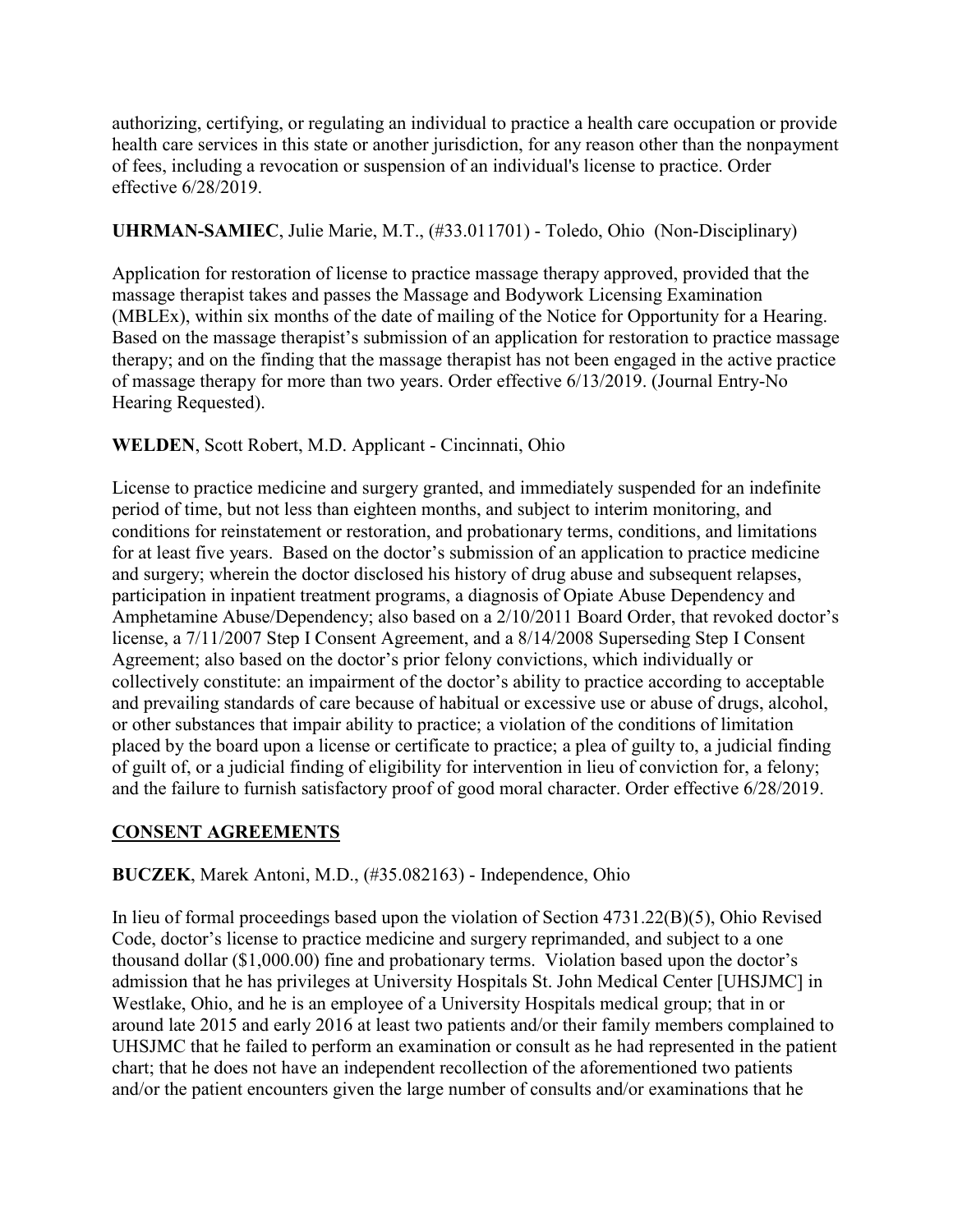performs at UHSJMC; that he denies that he did not perform examinations of these patients, but acknowledges that his documentation of the examination may not have conformed to minimal standards of care; and that following the aforementioned incidents, UHSJMC instituted a patient encounter validation and monitoring process, in order to facilitate recollection and confirmation of his patient visits, for a ninety-day period; and that the monitoring process was concluded at the end of the ninety-day period. Agreement effective 6/12/2019.

**JADCHERLA**, Yamini, M.D., Applicant - Columbus, Ohio.

Doctor's license subject to probationary terms, conditions, and limitations until at least Sept 1, 2023. Based on the doctor's admission that when she pled guilty in the Upper Sandusky Municipal Court, Wyandot County, Ohio, to Possession of Drug Paraphernalia, a fourth-degree misdemeanor, she was subsequently diagnosed with Mild Cannabis Use Disorder, and entered a two-year drug treatment and monitoring program, which individually or collectively constitute an impairment of ability to practice according to acceptable and prevailing standards of care because of habitual or excessive use or abuse of drugs, alcohol, or other substances that impair ability to practice. Agreement effective 6/12/2019.

## **VOLUNTARY PERMANENT SURRENDERS, RETIREMENTS, REVOCATIONS, WITHDRAWALS**

**BURGESS**, Crystal Ashley, M.T., Applicant - Northfield, Ohio (Non-Disciplinary)

Withdrawal of massage therapist's pending application to practice massage therapy, approved. Withdrawal effective 6/12/2019.

# **PROBATIONARY REQUESTS AND MODIFICATIONS**

**ALSAGER LEE**, Christopher George, M.D., Applicant - Belpre, Ohio

Doctor's request for approval of a reduction in recovery meeting attendance from three per week to two per week, with a minimum of ten per month, granted by vote of the Board on 6/12/2019.

**ANESHANSLEY**, Hollie Michelle, M.T., (#33.014761) - Lancaster, Ohio

Massage therapist's request for approval of doctor to conduct a return to work assessment, granted by vote of the Board on 6/12/2019.

**BAULA**, Marvin Mercado, M.D., (#35.099925) - Fairborn, Ohio

Doctor's request for approval of practice plan, granted by vote of the Board on 6/12/2019.

**BERING**, Thomas Gerard, M.D., (#35.088008) - York, Pennsylvania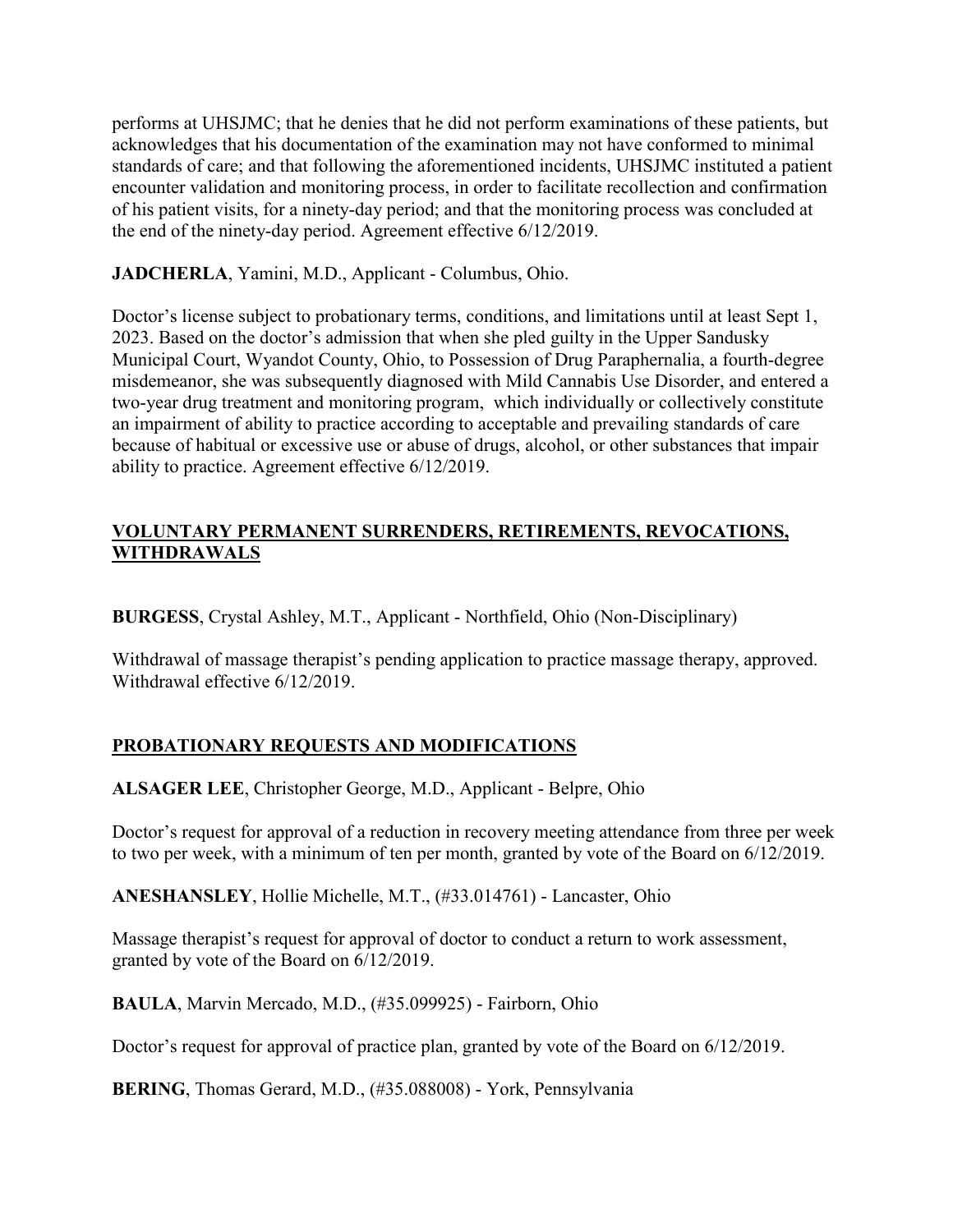Doctor's request for approval of monitoring physician, granted by vote of the Board on 6/12/2019. Frequency and number of charts to be reviewed by monitor established as ten charts per month.

**COOK**, Deborah Lynn, D.P.M., (#36.003231) - Mentor, Ohio

Doctor's request for approval of release from the terms of the 11/4/2015 Consent Agreement, granted by vote of the Board on 6/12/2019. Release effective immediately.

**DAVIS**, Tina Marie, M.T., (#33.020449) - Paris, Ohio

Massage therapist's request for approval of personal ethics course, granted by vote of the Board on 6/12/2019.

**DUNCAN**, Philicia Suanna, M.D., (#35.126932) - Columbus, Ohio

Doctor's request for approval of a reduction in psychiatric sessions from every two months to every three months, granted by vote of the Board on 6/12/2019.

**HSU**, Gerry Victor, P.A., (#50.005962RX) - Mason, Ohio

Physician assistant's request for approval of treating psychologist, granted by vote of the Board on 6/12/2019.

**KREBS**, John Keith, M.D., (#35.066400) - Avon, Ohio

Doctor's request for approval to discontinue the chart review requirement, granted by vote of the Board on 6/12/2019.

**MASON**, Richard Ray, D.O., (#34.007364) - Powell, Ohio

Doctor's request for approval: to reduce drug and alcohol rehabilitation meeting attendance requirement from three per week to two per week with a minimum of ten per month; and approval of request to discontinue the chart review requirement, granted by vote of the Board on 6/12/2019.

**O'CONNELL**, David, M.D., (#35.082498) - Cincinnati, Ohio

Doctor's request for approval of a reduction recovery meeting attendance from three per week to two per week, with a minimum of ten per month, granted by vote of the Board on 6/12/2019.

**SMILO**, John Michael, D.P.M., (#36.002663) - Coshocton, Ohio